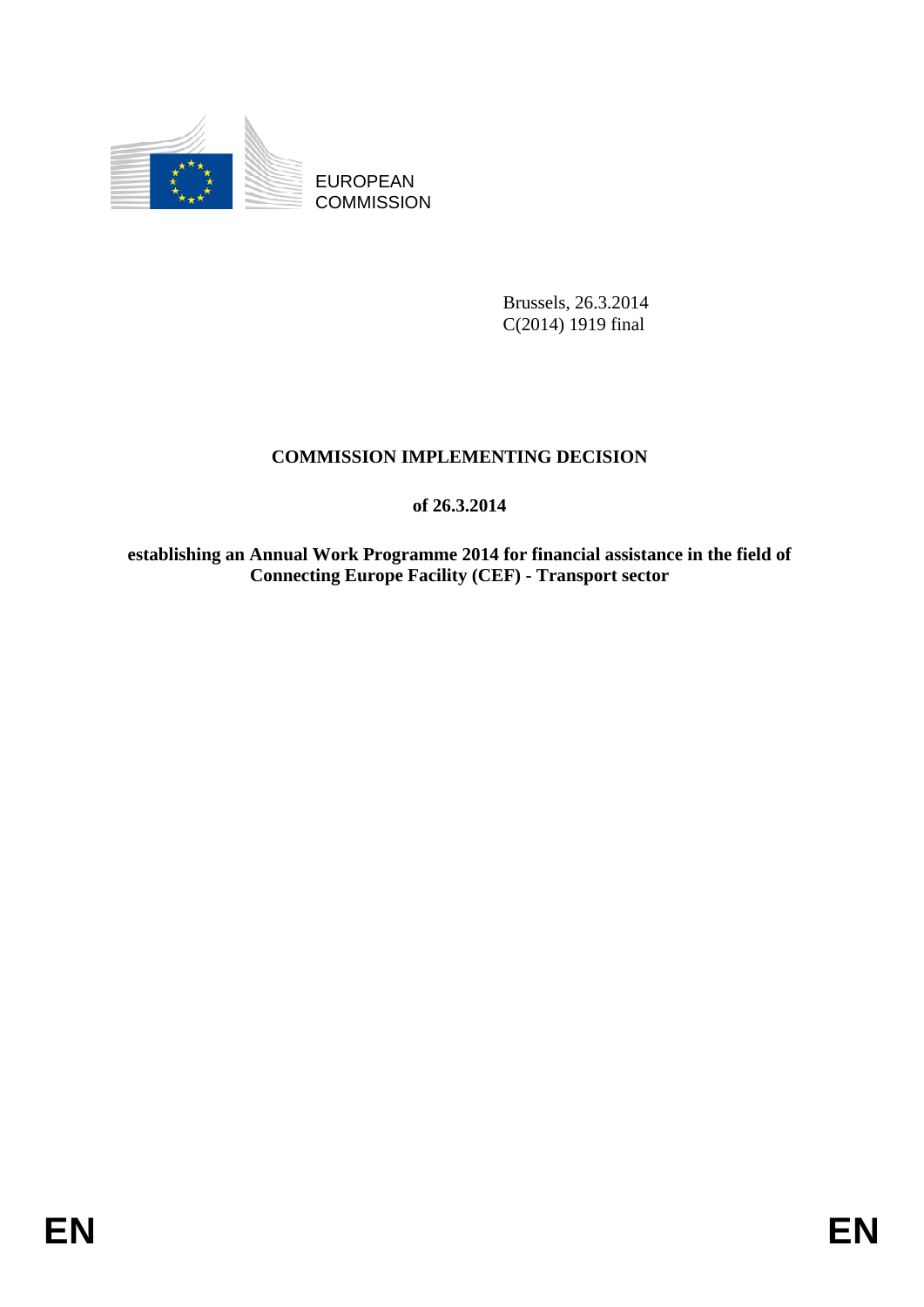## **COMMISSION IMPLEMENTING DECISION**

## **of 26.3.2014**

## **establishing an Annual Work Programme 2014 for financial assistance in the field of Connecting Europe Facility (CEF) - Transport sector**

#### THE EUROPEAN COMMISSION,

Having regard to the Treaty on the Functioning of the European Union,

Having regard to Regulation (EU) No 1316/2013 of the European Parliament and of the Council of 11 December 2013 establishing the Connecting Europe Facility<sup>1</sup> (hereafter "CEF Regulation"), and in particular Article 17 thereof,

Having regard to Regulation (EU) No 1315/2013 of the European Parliament and of the Council of 11 December 2013 on Union guidelines for the development of the trans-European transport network<sup>2</sup> (hereafter "TEN-T Guidelines"),

Having regard to Commission Delegated Regulation (EU) No …/.. of 7 January 2014 amending Annex I to Regulation (EU) No 1316/2013 of the European Parliament and of the Council establishing the Connecting Europe Facility,

Having regard to Commission Communication 'Building the Transport Core Network – Core Network Corridors and Connecting Europe Facility'<sup>3</sup>,

Having regard to the Regulation of the European Parliament and the Council (EU, EURATOM) No 966/2012 of 25 October 2012 on the financial rules applicable to the general budget of the European Union (hereafter "Financial Regulation"), and in particular Article 84 thereof,

Having regard to Commission Delegated Regulation (EU) n° 1268/2012 of 29 October 2012 on the rules of application of Regulation (EU) n° 966/2012 of the European Parliament and of the Council on the financial rules applicable to the general budget of the Union<sup>4</sup> (hereinafter "Rules of Application"), and in particular Article 94 thereof,

Whereas:

1

(1) In accordance with Article 84 of the Financial Regulation and Article 94 of the Rules of Application, the commitment of expenditure from the Union budget shall be preceded by a financing decision setting out the essential elements of the action

<sup>1</sup> OJ L 348, 20.12.2013, p. 129. 2

OJ L 348, 20.12.2013, p. 1. 3

COM(2013) 940 final.

<sup>4</sup> OJ L 362, 31.12.2012, p. 1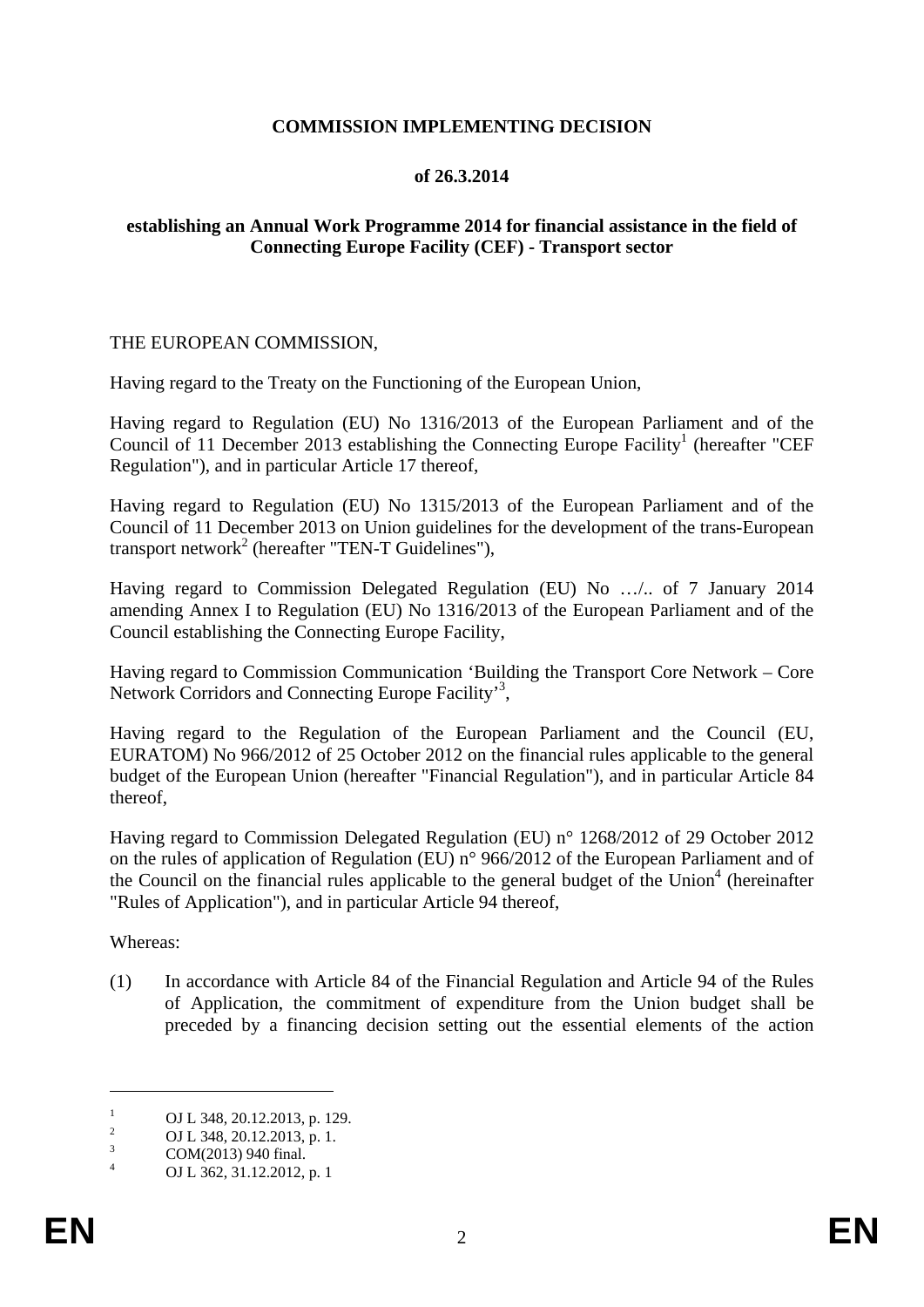involving expenditure and adopted by the institution or the authorities to which powers have been delegated by the institution.

- (2) In accordance with Article 17 of the CEF Regulation and, for grants, with Article 128 of the Financial Regulation, an annual work programme has to be adopted.
- (3) The 2014 Annual Work Programme being a sufficiently detailed framework in the meaning of Article 94(2) and (3) of the Rules of Application, this Decision constitutes a financing decision for the expenditure provided in the Annual Work Programme for financial assistance.
- (4) In accordance with the principles set out in Articles 3 and 4 of the CEF Regulation, the annual work programme for grants in the field of the Connecting Europe Facility (CEF) - transport sector for 2014 should set out the objectives and priorities addressed with these grants, results expected, essential eligibility criteria, selection and award criteria, the maximum co-financing rate, a schedule for calls for proposals and the indicative amounts available under the respective calls.
- (5) The present financing decision may also cover the payment of interest due for late payment on the basis of Articles 92 of the Financial Regulation and 111 (4) of the Rules of Application.
- (6) It is appropriate to define the terms 'substantial change' within the meaning of Article 94(4) of the Rules of Application for the application of this decision.
- (7) In accordance with the procedure referred to in Article 25 of the CEF Regulation, the Connecting Europe Facility Committee was consulted and delivered a favourable opinion on the Annual Work Programme for 2014.

HAS DECIDED AS FOLLOWS:

## *Article 1*

The Annual Work Programme for financial assistance in the field of Connecting Europe Facility - transport sector as set out in the Annex is hereby adopted.

## *Article 2*

The total amount covered by this Decision shall be up to EUR 930,000,000.

This Decision shall be a financing decision in the meaning of Article 84 of the Financial Regulation for 2014 for the following budget lines:

- 06020101 Removing bottlenecks and bridging missing links: EUR 765,000,000
- 06020102 Ensuring sustainable and efficient transport in the long run: EUR 65,000,000
- 06020103 Optimising the integration and interconnection of transport modes and enhancing interoperability, safety and security of transport: EUR 100,000,000

These appropriations may also cover interest due for late payment.